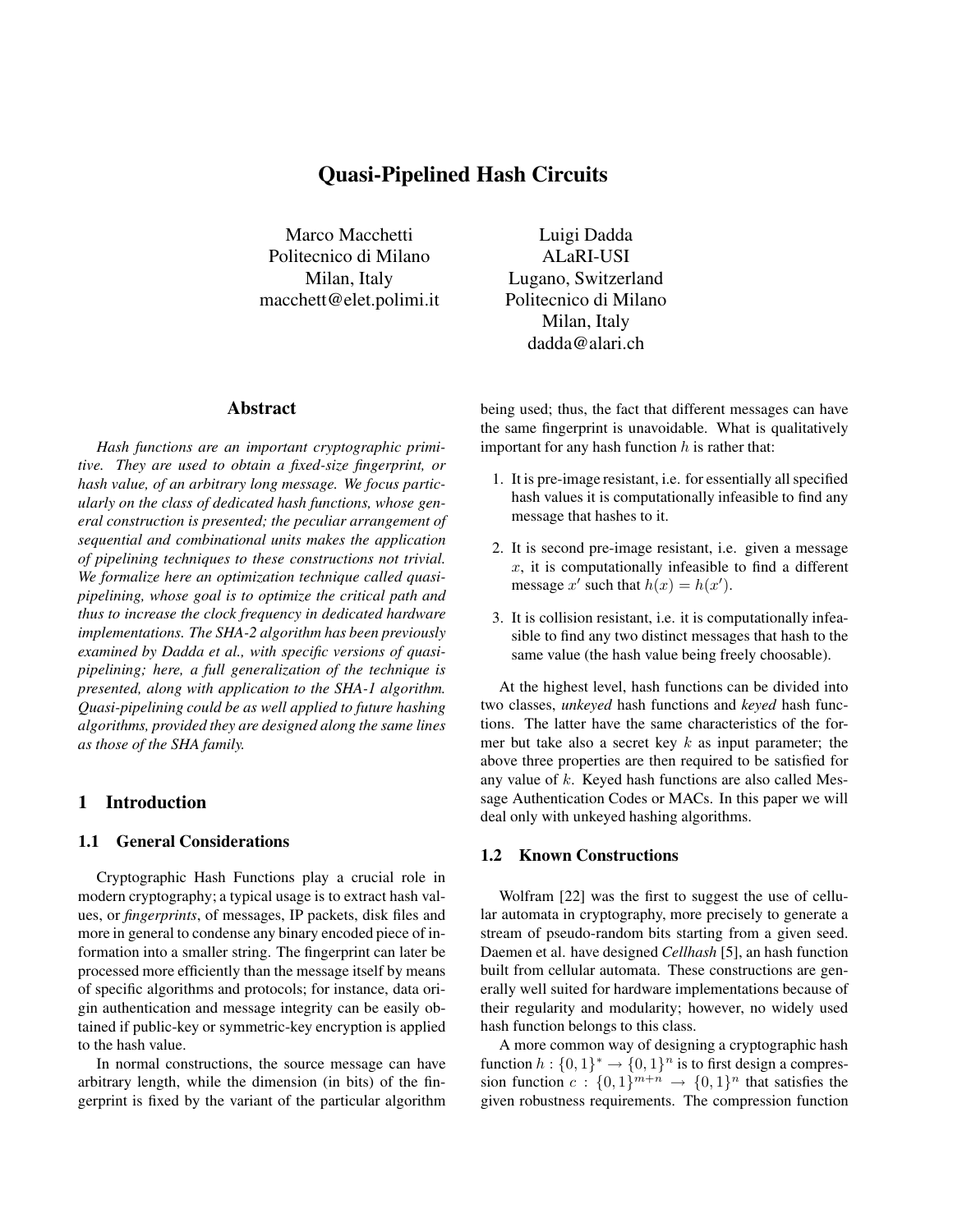can then be efficiently extended to a robust hash function using the so called Merkle-Dåmgard construction [16].

The message M is first divided into blocks M*<sup>i</sup>* with dimension equal to  $m$  bits; at each iteration, each message block M*<sup>i</sup>* is merged with the previous output of the compression function  $H_{i-1}$ , which has a dimension of *n* bits, to obtain a string of  $m + n$  bits<sup>1</sup>. The compression function c is then fed with the  $m + n$ -bit string and calculates the corresponding output H*i*. When all message blocks are processed, the last output of the compression function becomes the final hash value, the preceding values being considered *intermediate hash values*.

Since the dimension in bits of the whole message  $M$  is not constrained to be a multiple of m, a *padding* mechanism is also defined in order to have an integer number of message blocks. Actually, the importance of padding goes beyond that, because not all padding methods guarantee that the hash function  $h$  inherits the robustness of the compression function  $c$ ; however, a discussion of the different padding methods goes beyond the scope of this paper. The main result of this construction is that the problem of designing good hash functions is reduced to the easier one of designing good compression functions, and for this reason this method is generally adopted.

Different constructions exist for the compression function c, which draw inspiration from basic considerations on how to build a function that is easily computable, but is rather difficult to invert.

A first group is obtained starting from a well-known cryptographic primitive, namely that of a generic symmetric block cipher  $S$ ; in [15] the 64 most basic ways of constructing a robust compression function from a block cipher were considered. In [2] 20 of the 64 constructions are proven to be secure, all the others leading to weak hash functions. The model used for proving robustness is the so-called *blackbox model* [18], in which no detail of the block cipher, apart from the fact that it resembles a random permutation for each value of the key, is used. Hardware and software optimizations for this class of hash functions heavily depend on the details of the employed block cipher  $S$ , thus no general design optimization methods have been introduced so far.

Another possible choice is that of designing the compression function from scratch, using operations that are widely available in modern microprocessors such as integer addition and bitwise XOR, and keeping the structure as simple as possible. These constructions are sometimes called *dedicated hash functions*. Several today widely used hash functions, such as MD5, SHA-1 and SHA-2 [1] fall into this category. The common characteristics of these algorithms are:

1. The compression function has an iterated structure,

consisting of a loop that updates the value of several internal variables R*<sup>i</sup>* using information contained in the message block  $M_i$  being processed. When the total number of internal iterations has been executed, the intermediate hash value H*<sup>i</sup>* is output.

- 2. Integer sum modulo  $2^{32}$  or  $2^{64}$  is used as an efficient mean to realize non-linearity and diffusion of information among the internal variables, and between the individual bits of each internal variable R*i*.
- 3. Fast, bit-wise logical operators such as XORs, ANDs and cyclic rotations of bits are used and alternated with integer sums during each iteration of the loop.

The alternate application of fast bitwise operators and integer sums ultimately leads to the robustness of the algorithm and to the security of the global hash function, even though no provable security is obtained<sup>2</sup>. The robustness of the SHA-2 algorithm with regards to differential cryptanalysis and other attacking techniques is discussed in [7], where the importance of alternate application of different operators inside the compression function is made evident.

# **1.3 Existing Design Techniques for Dedicated Hash Functions**

Hashing algorithms have been first implemented in software on several platforms. A possible problem is that the speed of computation may not meet the requirements; for this reason focus has recently been put on hardware implementations and specifically on throughput maximization. Most of the efforts concentrate on rapid prototyping platforms, i.e. FPGAs. In [9], [19] and [20] efficient FPGA implementations of MD5, SHA-1 and SHA-2 are presented, and a comparison between the throughput of SHA-1 and SHA-2 is given in [8]. In rapid prototyping platforms, the type of base cells usually puts constraints on the obtainable degree of optimization; thus these techniques somewhat lack general applicability.

Gaj [11] has recently applied loop unrolling to reach high speed of computation in VLSI implementations of the SHA-1 and SHA-2 algorithms. A certain number of iterations of the loop inside the compression function are unrolled and the logic is optimized across the boundaries of different iterations. This has the effect of increasing the area and the speed of the circuit of an amount dependent on the unrolling factor, while it is not always true that the actual area-delay product is lowered.

Dadda, Macchetti, Owen and Chakrabarti [3], [4] have presented high-speed ASIC implementations of the SHA-2 algorithm, obtained through application of *quasi-pipelining*

<sup>&</sup>lt;sup>1</sup> During the first iteration of the algorithm, a pre-defined constant  $n$ -bit value is used as substitute for *H−*1.

<sup>2</sup>Indeed, the design motivations of the SHA family of algorithms were never even made public.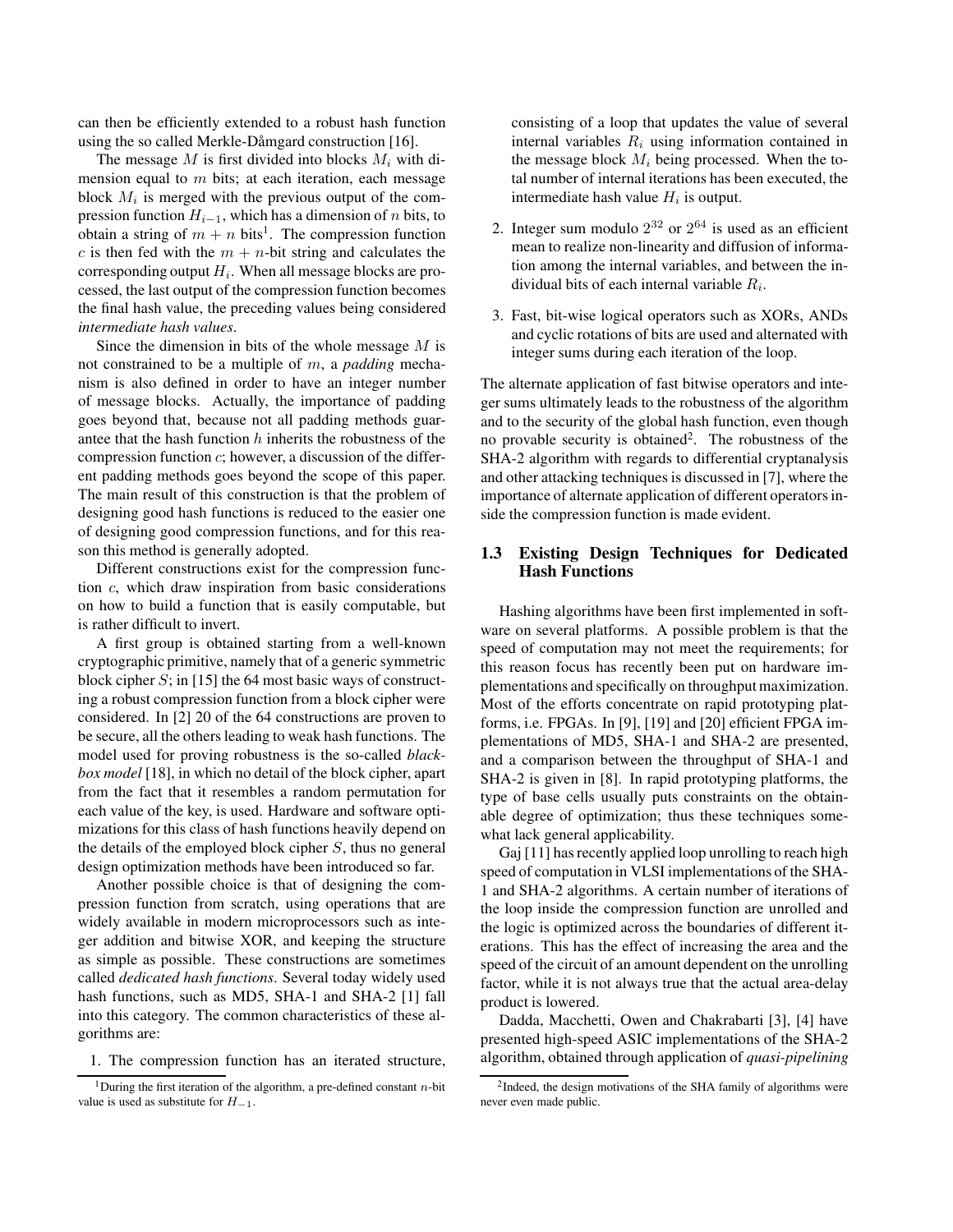and *delay balancing*. These techniques could in principle be extended to different algorithms, although no formal generalization of the technique has been given so far.

# **1.4 Our Contribution**

In this paper we concentrate on the class of dedicated hash algorithms; our objective is to define a general design methodology for implementing these functions in dedicated hardware. Our main goal is to reach the highest possible clock operating frequency compatible with a given technology through the application of simple design rules. The effort will lead us to define the *quasi-pipelining* algorithm, a generalization of the pipelining technique motivated by the analysis of hash circuits, but applicable in principle to several other cases (e.g. to feedback registers used in communications and error correcting schemes).

The proposed design algorithm has the benefit of being simple to describe and apply; it takes full advantage of the structural peculiarities of the dedicated hash functions class, and directly outputs the circuital schemes that can be implemented using ASIC libraries with negligible effort. Using the proposed method we obtain the fastest, up to date, implementations of the Secure Hash Algorithms.

We note that the same results may be obtained through alternative methods, for instance by representing one iteration of the compression function under examination as a Data Flow Graph, and applying loop folding techniques. By enumerating all possible scheduling solutions [6], and performing resource allocation, one can obtain solutions similar to the proposed ones.

However, we think this does not affect the validity of the proposed design method, which is of original formulation and extends the circuital schemes presented in [3], [4]. The proposed technique is efficient, and does not imply a design space exploration; it rather directly gives the solution to the implementation problem, and thus scales very well. It may also be useful when future hash algorithms, developed along the same lines that were used for MD5, SHA-1 and SHA-2, will be considered.

In Sect. 2 we present the *quasi-pipelining* algorithm, giving some examples. In Sect. 3 the technique is applied to the SHA-2 and SHA-1 algorithms, the de-facto standards in hashing, and synthesis results are presented. Section 4 concludes the paper.

# **2 Presentation of the Quasi-Pipelining Technique**

# **2.1 Preliminary Considerations**

A common technique for increasing the throughput of electronic circuits is that of pipelining. Pipelining consists of breaking long combinatorial paths by introducing clocked memories; this has the effect of dividing the circuit into *sections*, in which calculations are run independently. The output of a pipeline section becomes the input of the next one at each clock cycle; while generally preserving the global latency, pipelining increases the throughput of a circuit because several instances of the problem are injected at each clock cycle and are processed independently inside each of the sections. The clock pulse is reduced as a result of the breaking of the combinatorial path, thus allowing higher clock frequencies to be used.

Modern microprocessors and DSPs take large advantage of the pipelining technique, which is also applied to arithmetic units. The concept of data-forwarding has also been conveniently adopted [17], consisting of a flow of information between a section of the pipeline and a section which is not immediately the next; as long as the result of a calculation is ready, it can be communicated to all the following sections which may need it to operate efficiently.

The problem of pipelining in presence of feedback paths has been analyzed and treated in the general case by Davidson and Patel [13],[14]; a good survey can be found in [10]. In the following, we will show how the pipelining problem can be tackled in the case of dedicated hash functions; a simple solution, which minimizes the clock period, will be obtained. We stress the fact that we do not apply general scheduling algorithms, nor we perform design space explorations, but rather directly translate the hash specification into the circuit scheme. This results in a more direct and easily applicable design strategy.

Figure 1 is a schematic representation of a generic instance of a compression function belonging to a dedicated hash circuit. In the following we will try, as much as possible, to devise methods applicable to all circuits of this kind, although we will conveniently reference to the circuit of Fig. 1 as a concrete example.

The circuit is essentially made up of a loop that implements the iterative nature of the compression function. The *n* registers  $R_i$  on the left side ( $n = 5$  in the Figure) are connected in a shift-register fashion and contain the  $n$  internal variables of the loop; at each iteration, or clock cycle, the values of the variables are shifted using a First-In-First-Out (FIFO) approach: the value of  $R_n$  is used only as input to some  $\phi_i$  (see explanations below) while the value of  $R_1$ is freshly introduced. The bit-width of the registers is not specified at this point, but usually is assumed to be equal to 32 or 64 bits, since software implementations on modern microprocessors get natural advantage from such configurations.

On the right side we find all the combinatorial elements that calculate the new value to be inserted into the shift register starting from the present values of  $R_1-R_n$ . This combinatorial part is made up by: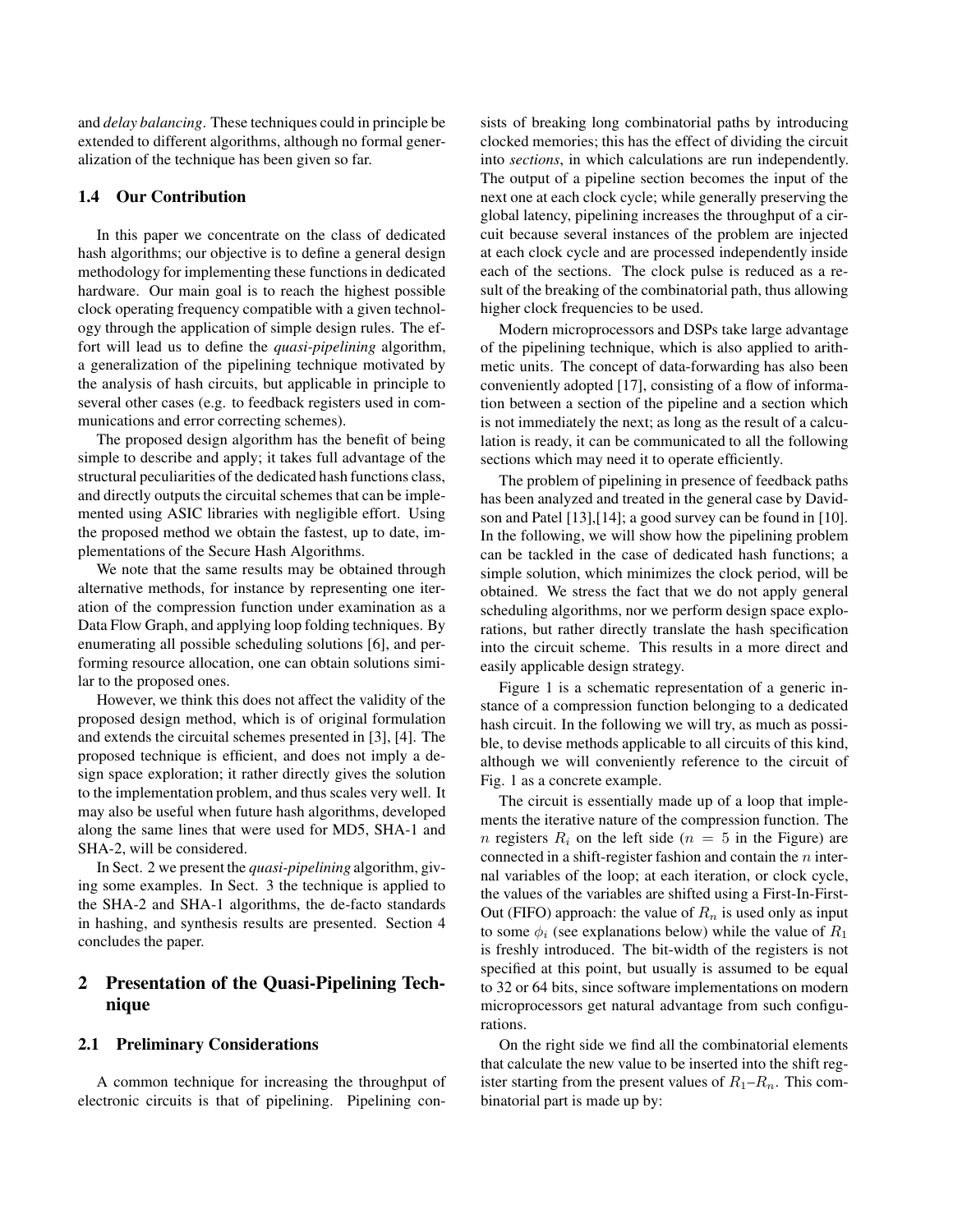

**Figure 1. An example of generic compression function.**

- 1. A specified number of arbitrary logical functions  $\phi_i$ , including the identity; each  $\phi_i$  takes a certain number of values from the registers R*<sup>i</sup>* as inputs and produces one output variable.
- 2. A chain of *combining operators*, each one being any instance of a binary commutative and associative operator.

Modular integer addition is often used as combining operator, so we represent instances of the combining operators with  $\boxplus$ , the same symbol we use to represent modular integer addition.

On the bottom-left part we also introduce two other variables that may be instantiated multiple times and used by the combinatorial part to calculate the new value for  $R_1$ :

- 1. A table of pre-defined constants  $K$ . In the most general configuration, a different constant  $K^{(i)}$  is used for each iteration  $i$  of the loop, thus the dimension of the table is limited by the total number of iterations inside the compression function. The actual values of the constants depend on the algorithm.
- 2. A value  $W$  that is updated by some other circuit at each iteration of the loop. This part is useful to model some sources of information such as the words of the message block being processed, or values coming from other sub-circuits operating on the message block and that can be usefully separated from the main loop. The value of W at each iteration is denoted with  $W^{(i)}$ .

Without loss of generality, the values  $K^{(i)}$  and  $W^{(i)}$  can be thought as coming from registers; this is done in order to

clearly define the beginning of the critical path.

Supposing that the complexity of the  $\phi_i$  functions is less than that of a combining operator, the critical path of the circuit in Fig. 1 starts from  $W$  and crosses all the combining operators. The goal of pipelining would be to cut this path into smaller ones, separated by the insertion of additional registers. While this is possible to any extent if we consider a combinatorial circuit without feedback loops, the case of dedicated compression functions needs further analysis.

#### **2.2 The Reordering Algorithm**

A first task to fulfil is to reorder the combining operators inside the chain. Since every output of the  $\phi_i$  functions is used once in the chain, there is a one-to-one correspondence between the  $\phi_i$  functions and the combining operators; we will refer to the compound of the  $\phi_i$  function and the corresponding combining operator as the  $\phi_i$  *block*.

For every *i*, we associate an index  $I_i$  to the  $\phi_i$  block. The index is nothing but an ordered list of numbers, which are the indexes of the registers  $R_i$  whose values are taken as inputs by function  $\phi_i$ ; an ascending ordering of numbers is used inside each index<sup>3</sup>. For instance, function  $\phi_1$  in Fig. 1 is associated with the index  $I_1 = \{1, 2, 3\}.$ 

Since the combining operators obey to the commutative and associative laws, it is always possible to arbitrarily reorder the combining chain. The  $\phi_i$  blocks are moved so that, going top-down in the combining chain, the values of  $I_i$  are in ascending order. We say that  $I_j > I_i$  if, after a common prefix, the list of numbers of  $I_j$  contains a number greater than the corresponding number in  $I_i$ ; we also say that  $I_i > I_i$  if  $I_i$  is a prefix of  $I_i$ . After this reordering procedure has taken place, we say that the combining chain is *well-ordered*. For instance, the combining chain of Fig. 1 is well-ordered.

#### **2.3 Creation of the Quasi-Pipeline Sections**

Every section of the pipelined circuit must be capable of operating independently from the other sections, but in a way to preserve the global functionality of the circuit. We introduce the *quasi-pipeline sections*  $Q_i$ ; every quasipipeline section  $Q_i$  contains the set of  $\phi_i$  blocks such that the corresponding indexes  $I_i$  have all the same number in the first position of the list. Thanks to the reordering algorithm, all the quasi-pipeline sections are made up by  $\phi_i$ blocks that are consecutive in the combining chain. It is now easy to separate the sections  $Q_i$  by introducing additional registers that cut the chain into different sub chains. In Fig. 2 the borders of the quasi-pipeline sections are marked by dashed lines.

<sup>&</sup>lt;sup>3</sup>The indexes of *W* and *K* are always the highest, since they are positioned after all the *Ri*'s.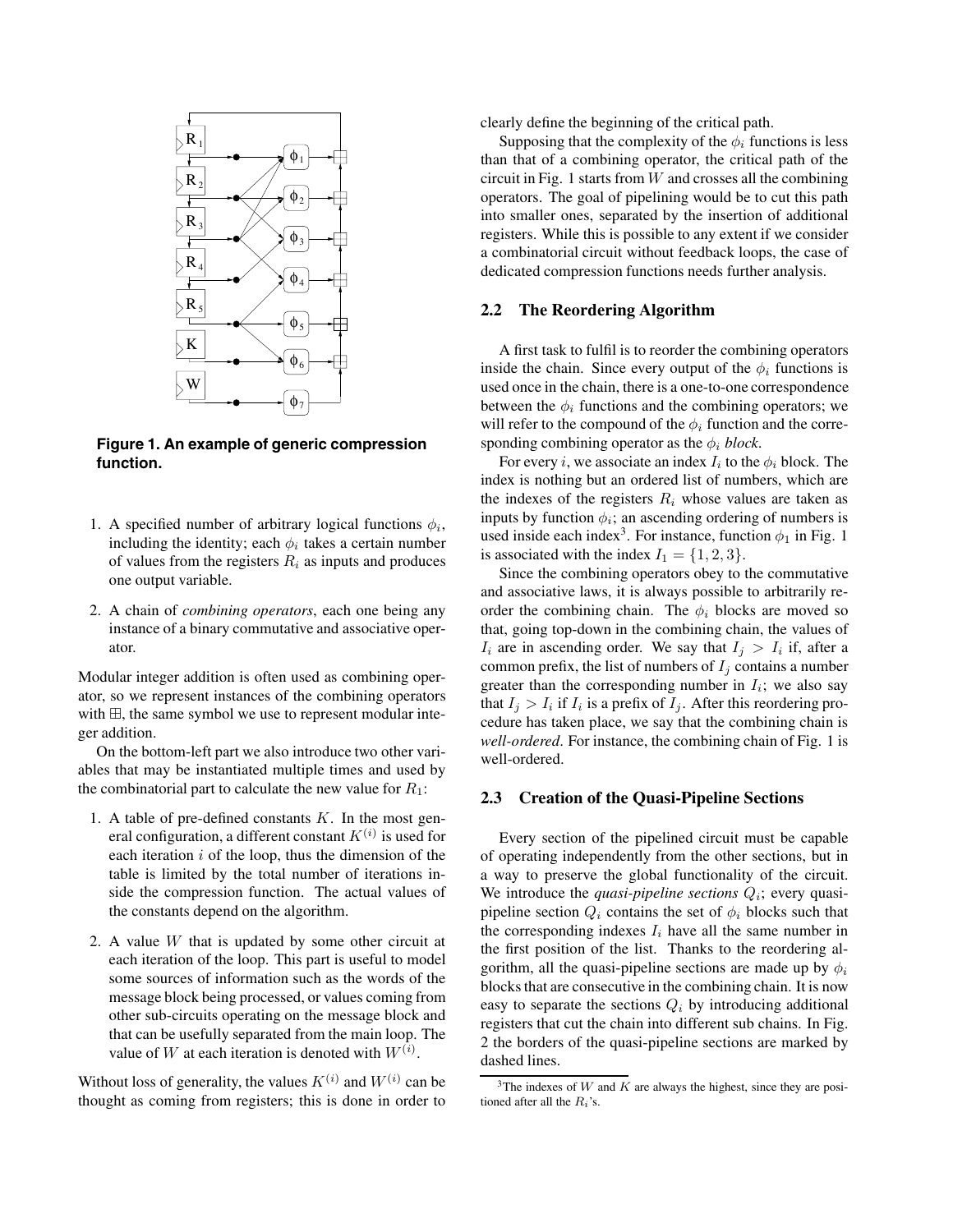

**Figure 2. The quasi-pipeline sections of the circuit presented in Fig. 1.**

Note that the number of quasi-pipeline sections is upperbounded by the total number of registers in the left part of the circuit. Additionally, if the delay introduced by  $\phi_7$  is less or equal to that introduced by  $\phi_6$ , the border between  $Q_5$  and  $Q_4$  can be eliminated without affecting the critical path of the circuit.

### **2.4 Behaviour of the Quasi-Pipelined Circuit**

The quasi-pipeline sections being identified, let us examine the behaviour of the circuit in Fig. 2. We are now in the situation where different iterations of the main loop are executed simultaneously by the circuit, inside the different quasi-pipeline sections; if we suppose to take a snapshot of the circuit at a given instant, the upward crossing of a dashed line in the combinatorial part means now introducing a (positive) delay of one clock cycle, i.e. switching to the immediately preceding iteration of the loop. However, at every iteration, the values in the shift-register are swapped by exactly one position downward. Therefore, it is intuitive that each section must work on a different *timeframe* of  $R_1, \ldots, R_n$ *.* 

The issue can be made clearer if we reconstruct the first iterations of the circuit in Fig. 2. We will call the border between two quasi-pipeline sections *active* if the border registers are operated, or *inactive* if the registers at the border are kept in a reset state.

The first work-phase of the circuit is the pipeline filling. During this phase the shift register is always maintained in the initial configuration, i.e. registers  $R_1, \ldots, R_5$  are not clocked.

Initially, only the border between  $Q_5$  and  $Q_4$  is active;  $R_1, \ldots, R_5$  contain their initial values, denoted  $R_{1}^{(0)}, \ldots, R_{5}^{(0)}$  and W and K output the values  $W^{(0)}$  and  $K^{(0)}$ , respectively.

During the second clock cycle, the border between  $Q_4$ and  $Q_3$  becomes active; W outputs  $W^{(1)}$  and K outputs  $K^{(0)}$ .

During the third clock cycle, the border between  $Q_3$  and  $Q_2$  becomes active; W outputs  $W^{(2)}$  and K outputs  $K^{(1)}$ . Now we face a problem, since function  $\phi_4$  takes  $R_5^{(0)}$  as input, but functions  $\phi_5$  and  $\phi_6$ , belonging to a different section (i.e. loop iteration), would need to work on the *future* value of  $R_5$ , i.e.  $R_5^{(1)}$ ; this value, due to the shift-register configuration<sup>4</sup>, is simply  $R_4^{(0)}$ . Since this is true for all the values coming from the shift register, it is sufficient to swap all the input connections of functions  $\phi_5$  and  $\phi_6$  by one position upward to preserve the functionality of the circuit.

The same thing happens for the following iterations, until all the quasi-pipeline sections have become active and the pipeline is full; after that,  $R_1, \ldots, R_5$  are clocked at each iteration, and all the input connections of the  $\phi_i$  functions are fixed, i.e. never changed until the last iteration.

One important point is that, given the quasi-pipeline sections defined by the previous steps, the change of input connections for the  $\phi_i$  functions is always possible. In fact, if  $\phi_i$  belongs to the k-th section  $Q_k$ , then its input connections must be anticipated by at most  $k - 1$  positions, since this is the distance between  $Q_k$  and  $Q_1$ , the first section. Still, since  $\phi_i$  belongs to  $Q_k$ , it cannot take as input a value from a register  $R_i$  which distances from  $R_1$  less than  $k - 1$  steps, for otherwise it would belong to a different section.

When all iterations are executed, a phase of *pipeline emptying* is required, to extract the final hash from the shift registers; during this phase, different parts of the shift register are clocked, others being stopped, thus this may be a convenient time to perform the accumulation of the state of the registers into the partial hash register, which is not depicted in the Figures. This may allow for area savings, because a reduced set of adders can operate on the different parts of the shift register individually. The design criteria for this part are similar to what has been said above, and will not be developed in the following discussion due to space limits.

## **2.5 The Selecting Functions**

To efficiently implement the switching of input connections for the  $\phi_i$  functions at different clock cycles, we introduce a layer of *selecting functions*  $\sigma_i$  in the circuit. Figure 3 shows a modified circuit where one  $\sigma_i$  is inserted before

<sup>&</sup>lt;sup>4</sup>In the most general case of connection of registers, this may be difficult or even impossible to obtain.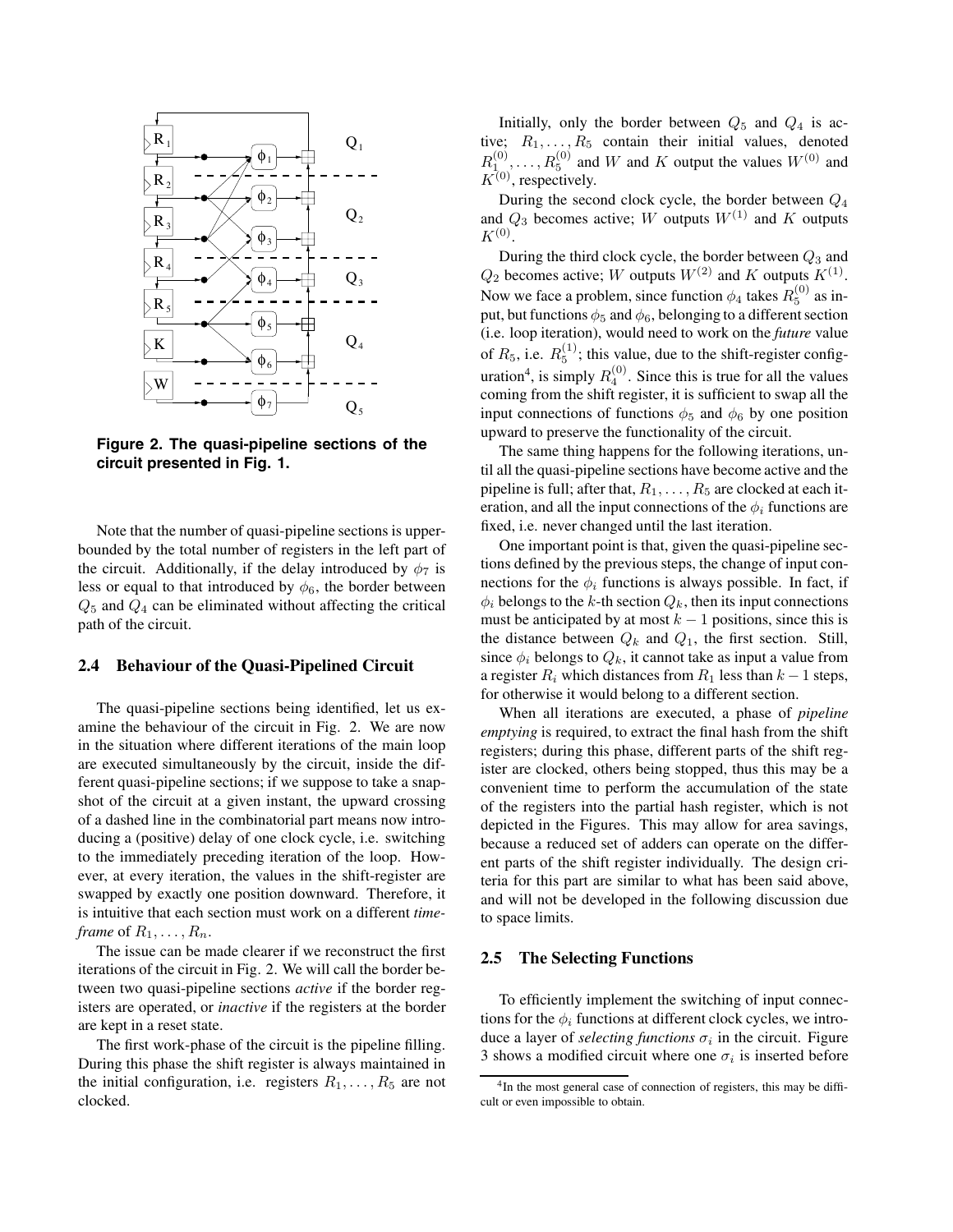

**Figure 3. The circuit of Fig. 3 completed with selecting functions.**

each  $\phi_i$ . These  $\sigma_i$  select the correct inputs for  $\phi_i$  depending on the iteration number, but in a way absolutely independent from the content of the registers. Each  $\sigma_i$  is composed by standard multiplexers; the select control signals can be internally generated, by means of a counter or similar circuit.

# **2.6 Concluding Remarks**

Once the quasi-pipelined circuit is completed, the critical path is efficiently reduced. We can see from Fig. 3 that no more than 2 combining operators are now inside the critical path of the circuit, instead of the 6 in the initial implementation. Assuming these are the most time-consuming operations, we have an increase of the clock frequency of about 300%. This is obtained at the cost of introducing the additional registers and the multiplexers for the selecting functions. Also, the number of total iterations slightly grows, since 4 more iterations are needed to initially fill the pipeline.

If the combining operators are integer adders, further optimizations are possible since it may be possible, and convenient in terms of the critical path, to substitute the carrypropagating adders in the quasi-pipeline sections with full adder arrays. We will see more about this case in the following Section.

The obtained quasi-pipelined circuit fully implements the initial specification of the hash function, and by no means increases or decreases the security of the algorithm, as this is guaranteed by a careful initial design and specification process.



**Figure 4. The base circuits for SHA-1.**

## **3 Application to the Secure Hash Standard**

### **3.1 The SHA-1 Algorithm**

The Secure Hash Standard is a standard set of dedicated hash algorithms issued by the U.S. National Institute for Standards and Technology (NIST). The first version of the Secure Hash Standard, named SHA-1, produces a hash value of 160 bits, starting from any message with dimension less than  $2^{64}$  bits. The actual security of the scheme, considering birthday attacks [12], is thus equal to 80 bits.

Figure 4a depicts the main loop of the compression function of SHA-1. After the specified number of 80 iterations, the five 32-bit registers  $R_1, \ldots, R_5$  contain the final needed value. In the circuit,  $W$  represents the output of a message scheduler, or *expander*, whose function is to compute the 80  $W^{(0)}, \ldots, W^{(79)}$  32-bit words starting from the 16 (32-bit) words composing each message block M*i*. The expander does not contain integer adders, and is indeed much simpler than the main loop shown in the Figure; thus, we concentrate on the quasi-pipelining optimization of the latter. The actual values of the constants  $K^{(i)}$ , along with the initial value of the registers can be found in the specification document [1]. The symbol  $<<sub>n</sub>$  denotes cyclic left rotation by an amount of  $n$  bit positions. The block  $f$  implements different logic functions depending on the iteration number  $i$ ; more precisely:

$$
f(a,b,c) = \begin{cases} (a \wedge b) \oplus (\neg a \wedge c) & 0 \leq i \leq 19 \\ a \oplus b \oplus c & 20 \leq i \leq 39 \\ (a \wedge b) \oplus (a \wedge c) \oplus (b \wedge c) & 40 \leq i \leq 59 \\ a \oplus b \oplus c & 60 \leq i \leq 79 \end{cases}
$$

where the symbols ∧, ⊕ denote respectively bit-wise AND and XOR operations and the symbol  $\neg$  denotes complementation of all the bits.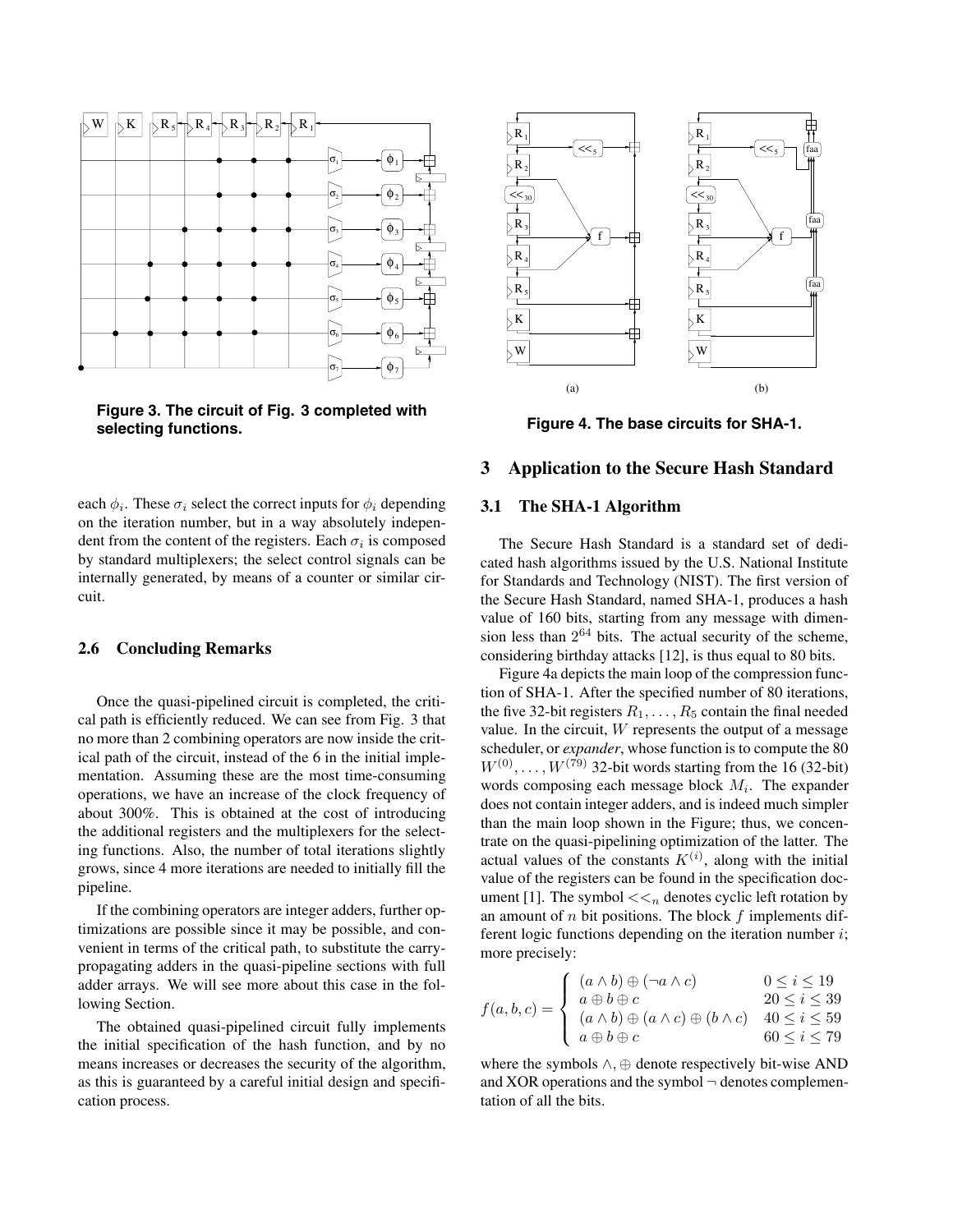

**Figure 5. The SHA-1 quasi-pipelined circuit.**

Figure 4b shows the fastest possible implementation of the SHA-1 circuit obtained using Full-Adder-Arrays (FAA) to eliminate the unnecessary carry propagations from the chain of adders.

SHA-1 is clearly a particular instance of the hashing circuits examined in the previous sections, the only difference consisting in the cyclic rotation of the bits of  $R_2$  before being assigned to  $R_3$ . The straightforward application of the quasi-pipelining optimization technique leads to the following considerations: 1) The chain of adders in Fig. 4a is well-ordered and 2) it is possible to separate all the modular integer adders with quasi-pipeline section borders.

**Table 1. Comparison of the different SHA-1 circuits**

| Circuit   | Max clock frequency | Area $(\mu m^2)$ |
|-----------|---------------------|------------------|
| Fig. 6a   | 502 MHz             | 56529            |
| Fig. $6b$ | 833 MHz             | 45461            |
| Fig. 7    | 1.19 GHz            | 61579            |

The result is depicted in Fig. 5, where the quasipipelined circuit for SHA-1 is shown. The presence of the rotate operation between registers  $R_2$  and  $R_3$  may be a problem since the value of  $R_3^{(1)}$  is not equal to  $R_2^{(0)}$  but instead is equal to  $R_2^{(0)}$  rotated by 30 bit positions to the left; by the way, it is sufficient to introduce connections before and after the rotate operation to produce all the possible inputs for function  $f$ . The three circuits of Fig. 4 and Fig. 5 have been described using the VHDL language with the aid of Mentor HDL Designer Pro; they have been also synthesized on the STMicroelectronics HCMOS8 ASIC technology library, featuring  $0.18 \mu m$  silicon process. The results in terms of area (estimated square microns) and maximum clock frequency are summarized in Table 1. It is evident that the introduction of quasi-pipelining leads to clock frequencies not obtainable with standard Carry-Save optimization techniques, at a reasonable area cost.



**Figure 6. The SHA-2 quasi-pipelined circuit.**

## **3.2 The SHA-2 Algorithm**

The SHA-2 algorithm is an evolution of SHA-1, again designed by NIST. The dimension of the final hash value is 256, 384 or 512 bits, depending on the variant of the algorithm being used. A minimum strength of 128 bits is guaranteed when considering birthday attacks [12]. The total number of iterations within the compression function of the SHA-2 algorithms varies from 64 to 80. More details about the SHA-2 family of algorithms, not reported here for space reasons, can be found in [1] and basic circuit schemes can be found in [3] and [4].

In the case of SHA-2, application of the quasi-pipelining technique may not seem straightforward because of the feedback from the addition chain to the shift-register in the middle of the circuit. However, the technique is applicable if we consider that the feedback from the combinational part to the shift-register cuts the circuit into two sections; it is sufficient to apply quasi-pipelining to the two halves of the circuit separately to obtain the scheme in Fig. 6.

This scheme is identical to one reported in [3], where additional considerations on the optimization options are reported. It maybe worthwhile to note that in the scheme of Fig. 6:

- 1. Carry-propagating adders are substituted with FAAs when this is beneficial from the point of view of the global critical path.
- 2. The selecting functions have been directly represented with multiplexers and integrated into the scheme, as this is convenient in the specific case.